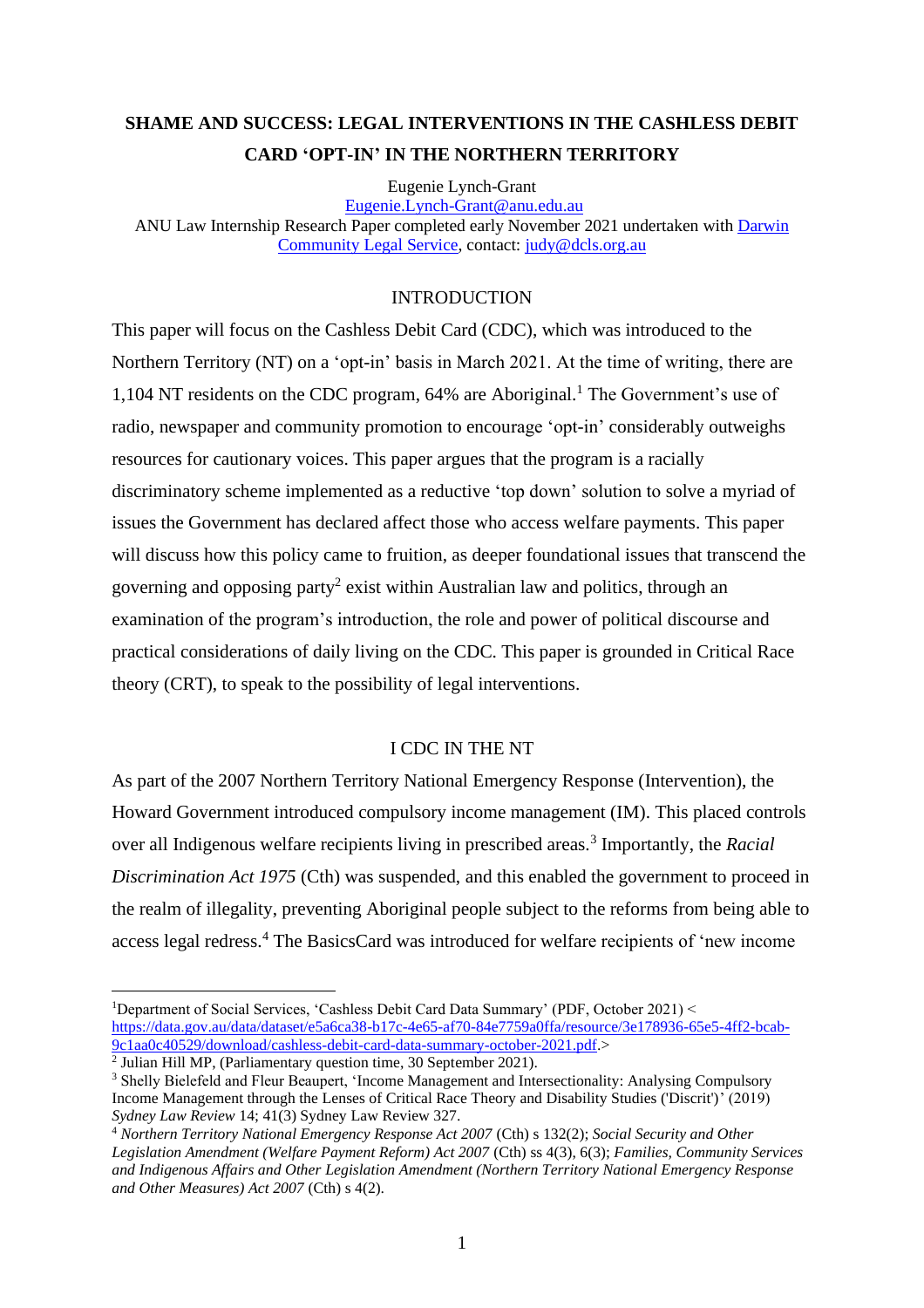management,' the system is still in place in the NT running concurrent with the CDC's introduction. The last study on the effects of income management in the NT was conducted in 2014 and the findings declared that, "*Despite the magnitude of the program the evaluation does not find any consistent evidence of income management having a significant systematic positive impact,*" 5 and perhaps most interesting was the conclusion that, *"New Income Management in the Northern Territory appears to have encouraged increasing dependence upon the welfare system".* <sup>6</sup> Despite these observations, the report was labelled as inconsistent, and has been selectively utilised by the Government and successive Ministers to justify IM.<sup>7</sup> The CDC operates on a similar basis to the BasicsCard, as indicated in the image below.

> Image 1. Screenshot from DSS website

|                                                                            | Differences between Income Management                                                                                                                                                                                                                                                         |                                                                                                                                    |
|----------------------------------------------------------------------------|-----------------------------------------------------------------------------------------------------------------------------------------------------------------------------------------------------------------------------------------------------------------------------------------------|------------------------------------------------------------------------------------------------------------------------------------|
|                                                                            | and the Cashless Debit Card                                                                                                                                                                                                                                                                   |                                                                                                                                    |
|                                                                            | Income Management participants in the Northern Territory can choose to transition to the Cashless Debit<br>Card (CDC) from March 2021. The percentage split of a participant's payment will not change on the CDC.<br>For those who choose to stay on Income Management, nothing will change. |                                                                                                                                    |
|                                                                            | Income Management (BasicsCard)                                                                                                                                                                                                                                                                | <b>Cashless Debit Card</b>                                                                                                         |
| What the card looks like                                                   | <b>BestoyCard</b><br>NUT AND BEES FAIR                                                                                                                                                                                                                                                        | LINE THIS TOTAL GAVE<br><b>REPAIRING THE VIST</b>                                                                                  |
| Does the amount I am paid stay the<br>same?                                |                                                                                                                                                                                                                                                                                               |                                                                                                                                    |
| Can this card be used at almost any<br><b>EFTPOS terminal in Australia</b> | + Can be used at over 17,000<br>merchants.                                                                                                                                                                                                                                                    | · Can be used at almost one million<br>EFTPOS terminals around Australia,<br>except shops that primarily sell restricted<br>items. |
| What can't I buy on the card?                                              | · Alcohol<br>· Gambling products and services<br>· Some gift cards<br>· Withdrawing funds as cash<br>· Pomography<br>· Tobacco and tobacco products                                                                                                                                           | · Alcohol<br>· Gambling products and services<br>· Some gift cards<br>· Withdrawing funds as cash                                  |
| Can I use the card to shop<br>online?                                      |                                                                                                                                                                                                                                                                                               | · Except on Ebay, PayPal or shops<br>that sell restricted items                                                                    |
| Can I use the card overseas?                                               |                                                                                                                                                                                                                                                                                               |                                                                                                                                    |
| Do I get interest on the card?                                             |                                                                                                                                                                                                                                                                                               |                                                                                                                                    |
| Does the card look like a regular<br>bank card?                            |                                                                                                                                                                                                                                                                                               |                                                                                                                                    |
| Does the card have fees?                                                   |                                                                                                                                                                                                                                                                                               |                                                                                                                                    |
| Is the card contactless?                                                   |                                                                                                                                                                                                                                                                                               |                                                                                                                                    |

Where can I find out more?<br>Go to www.dss.gov.au/cashlessdebitcard<br>Phone: 1800 252 604

<sup>5</sup>Gray M, Hand K & Katz, 'Evaluating New Income Management in the Northern Territory: final evaluation report' (2014) *Social Policy Research Centre*, UNSW Australia, 316. 6 Ibid. 320.

<sup>&</sup>lt;sup>7</sup> J Rob Bray, 'Income management evaluations – what do we know? Placing the findings of the evaluation of new income management in the Northern Territory in context'(2016) *CAEPR*, Working Paper No. 111 9.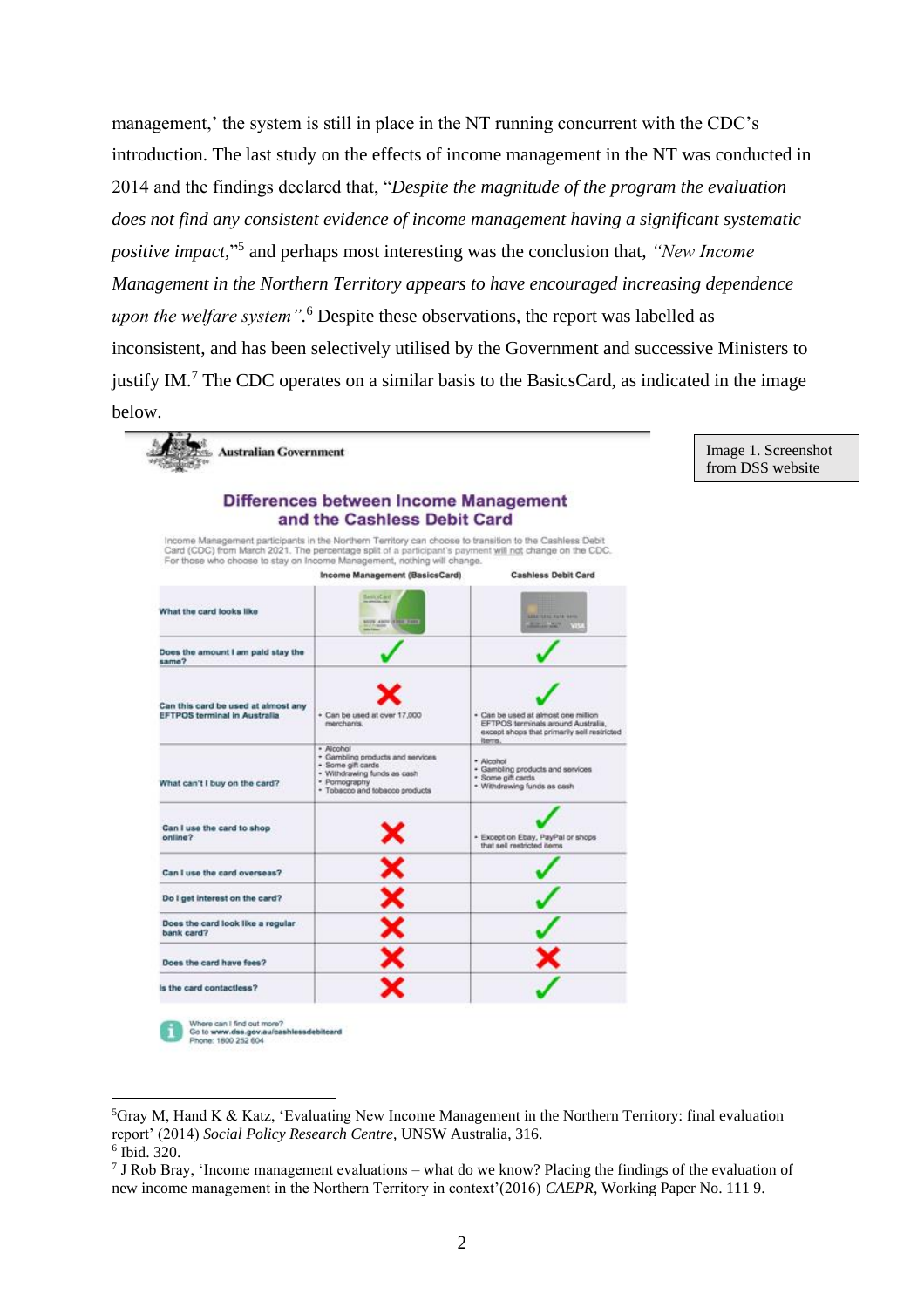### *'Opt-in'*

On the 10 December 2020, the *Social Security (Administration) Amendment (Continuation of Cashless Welfare) Bill 2020* passed by a single vote, after a last-minute proposal of amendments. These changes established the CDC program in the NT on a voluntary basis, meaning if you are on IM you have the choice to 'opt-in' to the CDC. The quarantined amount remains at 50% on the  $CDC<sup>8</sup>$ . Despite 90% of Senate submissions actively being against CDC introduction to the NT,<sup>9</sup> the bill's passage meant that approximately the  $23,000$ Territorians under IM were susceptible to the program, of that number 83% are Aboriginal people.<sup>10</sup> Voluntary participation must maintain the "principle of free, prior and informed



consent and meaningful community consultation." <sup>11</sup> The Government has placed considerable resources into marketing the CDC as a better alternative to the BasicisCard, running the risk of undermining free choice.

<sup>8</sup> Economic Justice Australia (EJA), 'Cashless Debit Card (CDC) Extended Rollout 2021 Briefing Paper' (PDF 31 March 2021) 11 < [https://www.ejaustralia.org.au/wp/wp-content/uploads/Cashless-Debit-Card-Extended-](https://www.ejaustralia.org.au/wp/wp-content/uploads/Cashless-Debit-Card-Extended-Rollout-2021-Briefing-Paper_31-March-2021.pdf)[Rollout-2021-Briefing-Paper\\_31-March-2021.pdf>](https://www.ejaustralia.org.au/wp/wp-content/uploads/Cashless-Debit-Card-Extended-Rollout-2021-Briefing-Paper_31-March-2021.pdf).

<sup>9</sup> ACT, *Parliamentary Debates,* Senate, 9 December 2020 (former Senator Rachel Siewert) ('*Social Security (Administration) Amendment (Continuation of Cashless Welfare) Bill 2020'*).

<sup>&</sup>lt;sup>10</sup> EJA, 'Cashless Debit Card (CDC) Extended Rollout 2021 Briefing Paper'.

<sup>&</sup>lt;sup>11</sup>LCA, Parliament of Australia, *Submission to the Senate Community Affairs Legislation*, 137.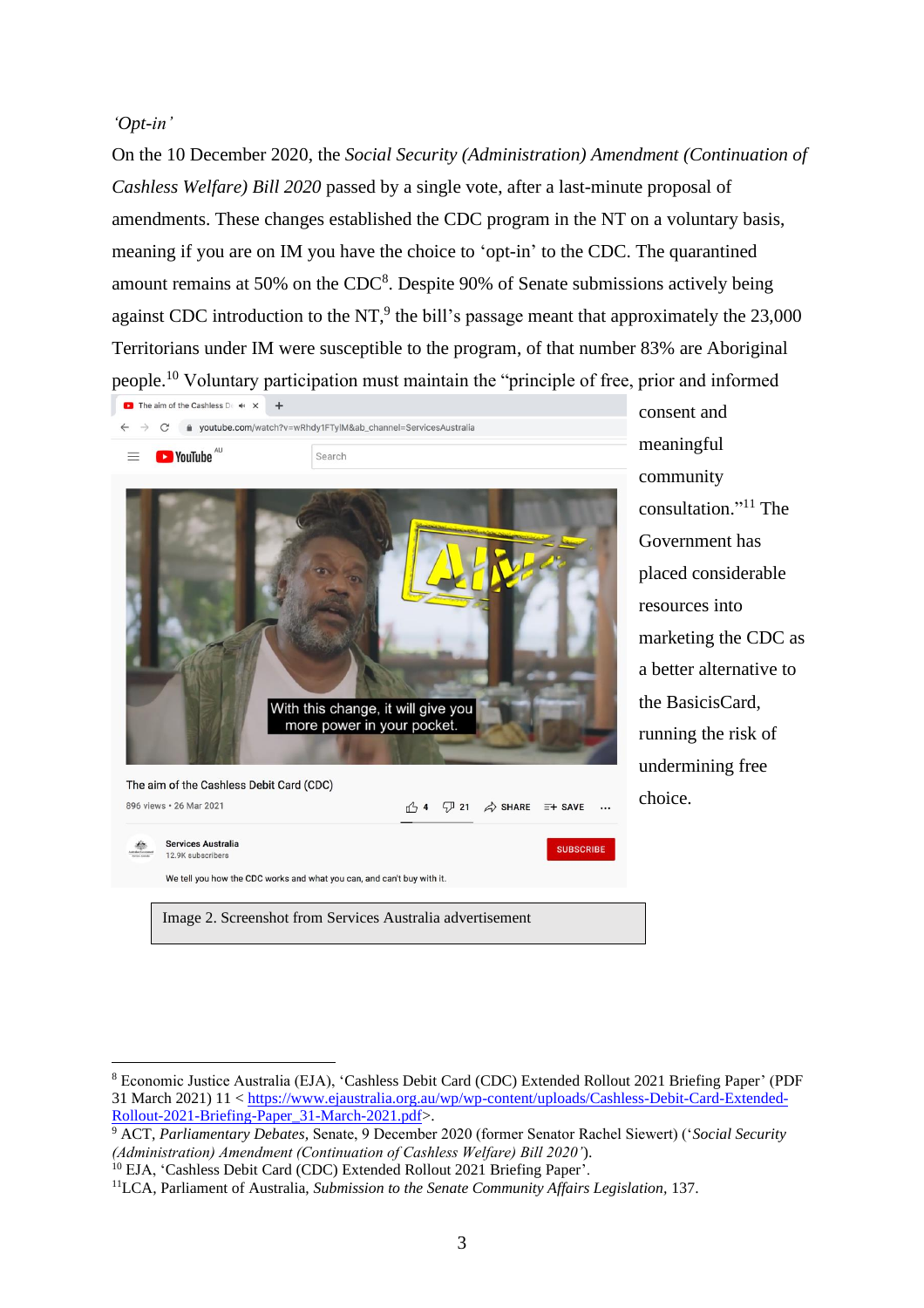For instance, the CDC does not prohibit tobacco products, this is a clear difference from the BasicsCard. Cigarettes are an expensive and addictive product,  $12$  being able to purchase them on the CDC may be enough to entice someone onto the card. The Government may argue this change falls in line with the sentiment that they are, "*not interested in telling people where to spend their social security payment," <sup>13</sup>* yet that assertion would be more effectual if there was no prohibition on any products. Another questionable measure is the translation of information sheets for the CDC by the Department of Social Service (DSS) into ten Indigenous languages in the NT. $<sup>14</sup>$  While Indigenous linguistic representation should be</sup> celebrated, voices of CDC dissent must have equal representation, to ensure there is transparency. Comparing the DSS information provided for ABSTUDY and the NDIS, there appears to be no attempts made to translate information.<sup>15</sup>

## II ROLE & POWER OF DISCOURSE

As the CDC is a politically devised solution to the 'problems' faced by certain communities, political discourse surrounding the card has allowed for it to spread into the NT. In August 2015, former Prime Minister, Tony Abbott said trials of a cashless debit card will help Indigenous communities lift their people up "*by their bootstraps,*" <sup>16</sup>, Malcom Turnbull then described the CDC as an act of *"practical love*" <sup>17</sup> and Scott Morrison has said the card is designed to get people "off welfare and into work".<sup>18</sup> These snapshots of successive leaders highlight the valuation towards self-empowerment for the CDC. The justification of the card as a measure to assist in combatting anti-social and health issues, as originally advertised has

<sup>12</sup> Ngaanyatjarra Council, Parliament of Australia, *Submission to the Senate Community Affairs Legislation Committee: Inquiry into the Social Security (Administration) Amendment (Continuation of Cashless Welfare) Bill 2020,* 136.

<sup>13</sup> Explanatory Memorandum, Social Security (Administration) Amendment (Continuation of Cashless Welfare) Bill 2020 (Cth).

<sup>&</sup>lt;sup>14</sup> Department of Social Services, 'Northern Territory and Cape York Cashless Debit Card' < [https://www.dss.gov.au/families-and-children-programs-services-welfare-reform/northern-territory-and-cape](https://www.dss.gov.au/families-and-children-programs-services-welfare-reform/northern-territory-and-cape-york-cashless-debit-card)[york-cashless-debit-card>](https://www.dss.gov.au/families-and-children-programs-services-welfare-reform/northern-territory-and-cape-york-cashless-debit-card).

<sup>&</sup>lt;sup>15</sup> Department of Social Services, 'National Disability Insurance Scheme' < [https://www.dss.gov.au/disability](https://www.dss.gov.au/disability-and-carers/programmes-services/for-people-with-disability/national-disability-insurance-scheme)[and-carers/programmes-services/for-people-with-disability/national-disability-insurance-scheme>](https://www.dss.gov.au/disability-and-carers/programmes-services/for-people-with-disability/national-disability-insurance-scheme), Services Australia 'ABSTUDY' [https://www.servicesaustralia.gov.au/individuals/services/centrelink/abstudy?utm\\_id=7](https://www.servicesaustralia.gov.au/individuals/services/centrelink/abstudy?utm_id=7)

<sup>16</sup> Gabrielle Chan, 'Tony Abbott: welfare card will help lift Indigenous people 'by their bootstraps',' *The Guardian*, (online 23 August 2015) < [https://www.theguardian.com/australia-news/2015/aug/23/tony-abbott](https://www.theguardian.com/australia-news/2015/aug/23/tony-abbott-welfare-card-will-help-lift-indigenous-people-by-their-bootstraps)[welfare-card-will-help-lift-indigenous-people-by-their-bootstraps>](https://www.theguardian.com/australia-news/2015/aug/23/tony-abbott-welfare-card-will-help-lift-indigenous-people-by-their-bootstraps)

<sup>17</sup>Tom Iggulden, 'Malcolm Turnbull calls cashless welfare cards "practical love",' *ABC,* (Online 1 September 2017) [<https://www.abc.net.au/radio/programs/pm/malcolm-turnbull-calls-cashless-welfare-card-practical](https://www.abc.net.au/radio/programs/pm/malcolm-turnbull-calls-cashless-welfare-card-practical-love/8865274)[love/8865274>](https://www.abc.net.au/radio/programs/pm/malcolm-turnbull-calls-cashless-welfare-card-practical-love/8865274)

<sup>18</sup> Jared Owens, 'Centrelink cashless debit card opponents face off against Morrison government,' *7 news,*  (online 29 August 2019) < [https://7news.com.au/news/social/centrelink-cashless-debit-card-opponents-face-off](https://7news.com.au/news/social/centrelink-cashless-debit-card-opponents-face-off-against-morrison-government-c-425262)[against-morrison-government-c-425262>](https://7news.com.au/news/social/centrelink-cashless-debit-card-opponents-face-off-against-morrison-government-c-425262)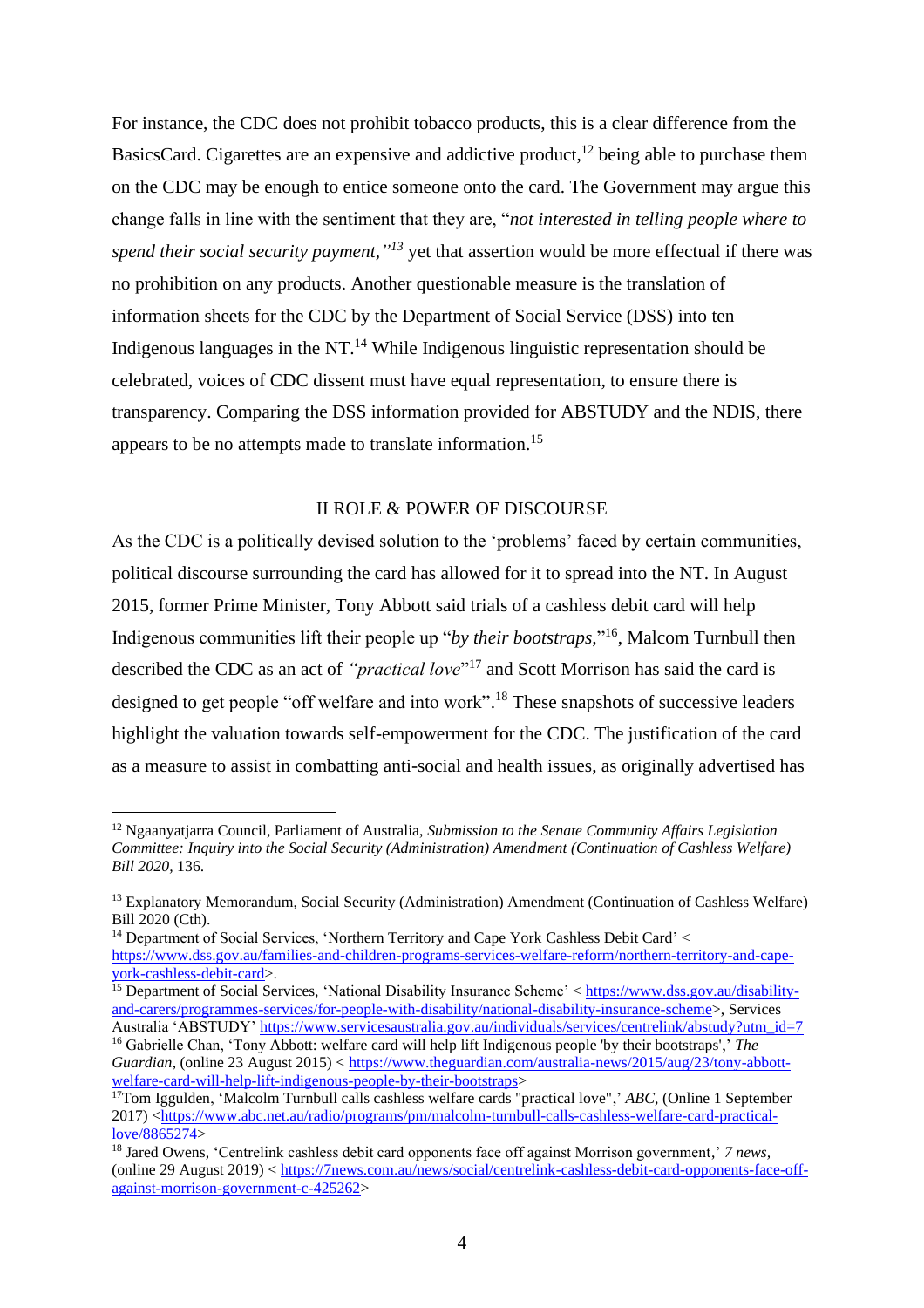taken on a renewed shape. The explanatory memorandum to the 2020 Bill, presents the CDC as *"a personal development, capacity and financial literacy tool,"* The messaging widened the modus operandi of the card to help, *"welfare recipients with their budgeting strategies.*<sup>19</sup><sup>*"*</sup> A subtle change to the discourse which had much wider implications, as more people could be considered in need of 'financial literacy' assistance. Labor Senator for the NT, Malandri McCathy commented, *"if you think that people with no money can't manage money, how do you think they would learn to manage money if you were taking away their autonomy to do that? There's a logical inconsistency*."<sup>20</sup>

### *Discouraging reports encourage the CDC*

The governments stated aims for the CDC program;

- *reduce the amount of restrictable payments available to be spent on alcoholic beverages, gambling and illegal drugs;*
- *determine whether such a reduction decreases violence or harm in trial areas;*
- *determine whether such arrangements are more effective when community bodies are involved; and*
- *encourage socially responsible behaviour.<sup>21</sup>*

<sup>19</sup> Explanatory Memorandum, Social Security (Administration) Amendment (Continuation of Cashless Welfare) Bill 2020 (Cth).

<sup>&</sup>lt;sup>20</sup> ACT, Parliamentary Debates, Senate, 9 December 2020, (Minister McCathy) ('Continuation of Cashless Welfare Bill').

<sup>&</sup>lt;sup>21</sup> Social Security (Administration) Act 1999 (Cth), s124PC (The Act).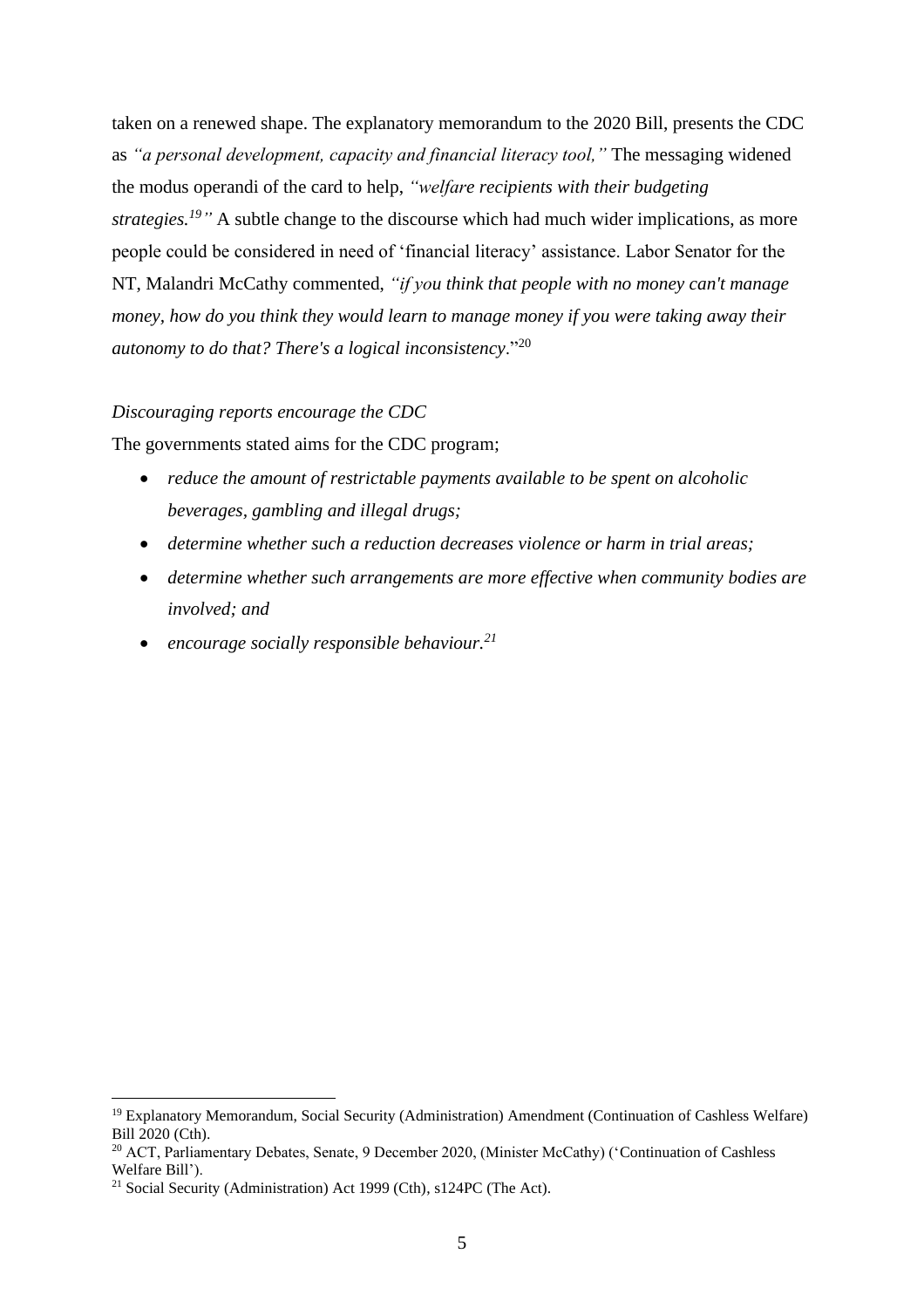ORIMA Research undertook an evaluation of the trails in Ceduna and the East Kimberly, the final report was released in 2017. The Government highlighted the positives of the report, as referenced in the image taken from the DSS website:



The website highlights the evaluation found, *"widespread spill-over benefits"* from the card.<sup>22</sup> However, the measuring of 'spill-over benefits' is not considered a Key Performance Indicator for the effectiveness of the card, as outlined in the evaluation framework.<sup>23</sup> The inclusion of the 'benefit' has the potential to feed into racialized notions of social security, as championing merchant reports of, '*increased purchases of baby items and goods for children', <sup>24</sup>* suggests that parents' usage of welfare payments was inadequate prior to the card. Potentially inserting the false narrative of child abuse and neglect in Indigenous communities.<sup>25</sup> The Auditor-General's report on the independent assessment stated; *"monitoring and evaluation was inadequate. As a consequence, it is difficult to conclude whether there had been a reduction in social harm and whether the card was a lower cost* 

<sup>22</sup>Department of Social Services, 'Cashless Debit Card Evaluation'< [https://www.dss.gov.au/families-and](https://www.dss.gov.au/families-and-children-programs-services-welfare-reform-cashless-debit-card/cashless-debit-card-evaluation)[children-programs-services-welfare-reform-cashless-debit-card/cashless-debit-card-evaluation>](https://www.dss.gov.au/families-and-children-programs-services-welfare-reform-cashless-debit-card/cashless-debit-card-evaluation).

<sup>&</sup>lt;sup>23</sup>DSS, 'Cashless Debit Card Trial - Evaluation Framework Summary' (PDF) [<https://www.dss.gov.au/sites/default/files/documents/12\\_2017/cashless\\_debit\\_card\\_trial\\_-](https://www.dss.gov.au/sites/default/files/documents/12_2017/cashless_debit_card_trial_-_evaluation_framework_summary_-_accessible.pdf) [\\_evaluation\\_framework\\_summary\\_-\\_accessible.pdf>](https://www.dss.gov.au/sites/default/files/documents/12_2017/cashless_debit_card_trial_-_evaluation_framework_summary_-_accessible.pdf).

<sup>&</sup>lt;sup>24</sup> Department of Social Services, 'Cashless Debit Card Evaluation'.

<sup>&</sup>lt;sup>25</sup> Lester J Thompson, DC Duthie, 'Cultural Awareness, Sensitivity and safety: refocussing social work interventions in Indigenous Affairs' (2017) *Journal of Australian Indigenous Issues,* 4.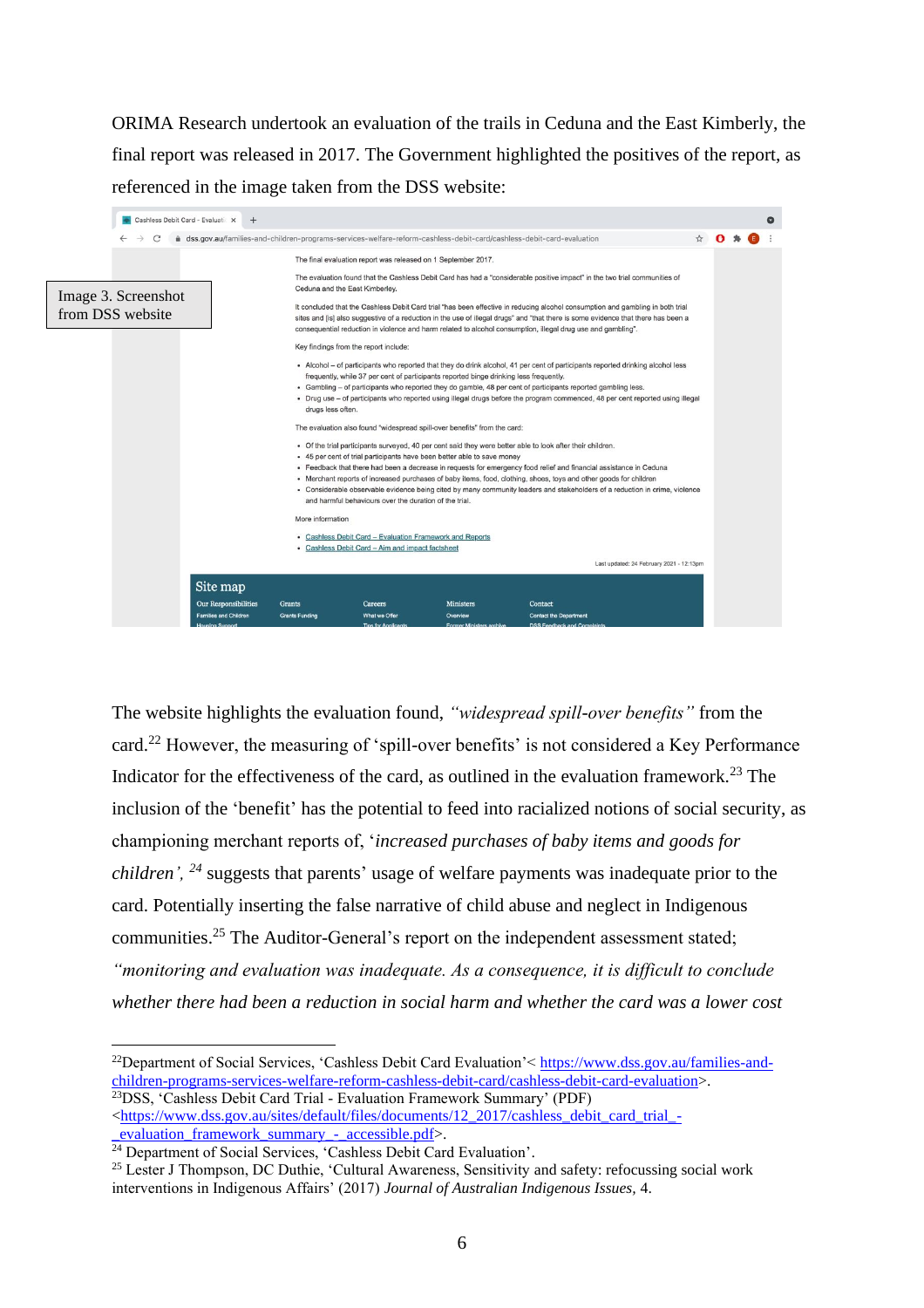*welfare quarantining approach."<sup>26</sup>* Despite the conclusion the reports' methodology was inadequate, the bill to expand the CDC into the Hervey Bay and Bundaberg regions passed.<sup>27</sup> The backlash behind the ORIMA report triggered the Government to commission the University of Adelaide for another independent evaluation in November 2018. The report was made available to the public in February of this year. The delay in public delivery has caused controversy, as the report was not made available prior to the debate and eventual passage of the 2020 bill. Summarising the findings of the report; they found evidence of the card achieving practical outcomes is equivocal, and negative effects on card users, creating a culture of shame and embarrassment for those forced onto the program.<sup>28</sup>

### *Labelling 'problems'*

*"We cannot stand by and allow these communities to return to the levels of disadvantage and dysfunction that were so prevalent before their leaders had the courage to come to the government and ask for the Cashless Debit Card."<sup>29</sup>* While a minority, there are Aboriginal voices that support the card for their communities.<sup>30</sup> In 2016, four Aboriginal leaders worked to implement the CDC into Kununurra, Wyndham and surrounding communities. Lawford Benning, a leader has since retracted his support for the program, *"I was lead to believe at the time, that some of the stuff that us leaders put in place were gonna be actioned or put in there for our people to get off it, and then us as a local panel to have the delegated authority to get people off it." <sup>31</sup>* The usage of potentially racially stigmatising and negative words like 'disadvantage' and 'dysfunction,' misrepresent the problems of communities stakeholders have raised; (unemployment and lack of job opportunities), $32$  (health concerns related to drug, alcohol and gambling addictions) <sup>33</sup> and (better access to priority needs and support services).<sup>34</sup> Framing the CDC as a solution, to what the government has determined through

<sup>&</sup>lt;sup>26</sup> The Auditor-General, 'Performance Audit The Implementation and Performance of the Cashless Debit Card Trial Department of Social Services' (2018-19) Report No.1, 8.

<sup>&</sup>lt;sup>27</sup> Social Services Legislation Amendment (Cashless Debit Card Trial Expansion) Bill 2018 (Cth).

<sup>&</sup>lt;sup>28</sup> Kostas et al, 'Evaluation of the Cashless Debit Card in Ceduna, East Kimberly and the Goldfields region Consolidated report,' (January 2021) *Future of employment and skills research Centre, University of Adelaide*.

<sup>&</sup>lt;sup>29</sup> ACT, Parliamentary Debates, Legislative Assembly, 9 December 2020, (Minister for social services and families Anne Rouston) ('Continuation of Cashless Welfare Bill Second Reading Speech'). <sup>30</sup> Submission

<sup>31</sup> Rangi Hirini, 'Leader who helped introduce cashless debit card regrets decision,' *NITV* (online 29 July 2019) < [https://www.sbs.com.au/nitv/article/2019/07/25/leader-who-helped-introduce-cashless-debit-card-regrets](https://www.sbs.com.au/nitv/article/2019/07/25/leader-who-helped-introduce-cashless-debit-card-regrets-decision1)[decision1>](https://www.sbs.com.au/nitv/article/2019/07/25/leader-who-helped-introduce-cashless-debit-card-regrets-decision1).

<sup>&</sup>lt;sup>32</sup> AMSANT, Parliament of Australia, *Submission to the Senate Community Affairs Legislation*, 132, 3.

<sup>33</sup> Danila Dilba Health service, Parliament of Australia, *Submission to the Senate Community Affairs Legislation,* 120.

<sup>34</sup> NTCOSS, Parliament of Australia, *Submission to the Senate Community Affairs Legislation,* 131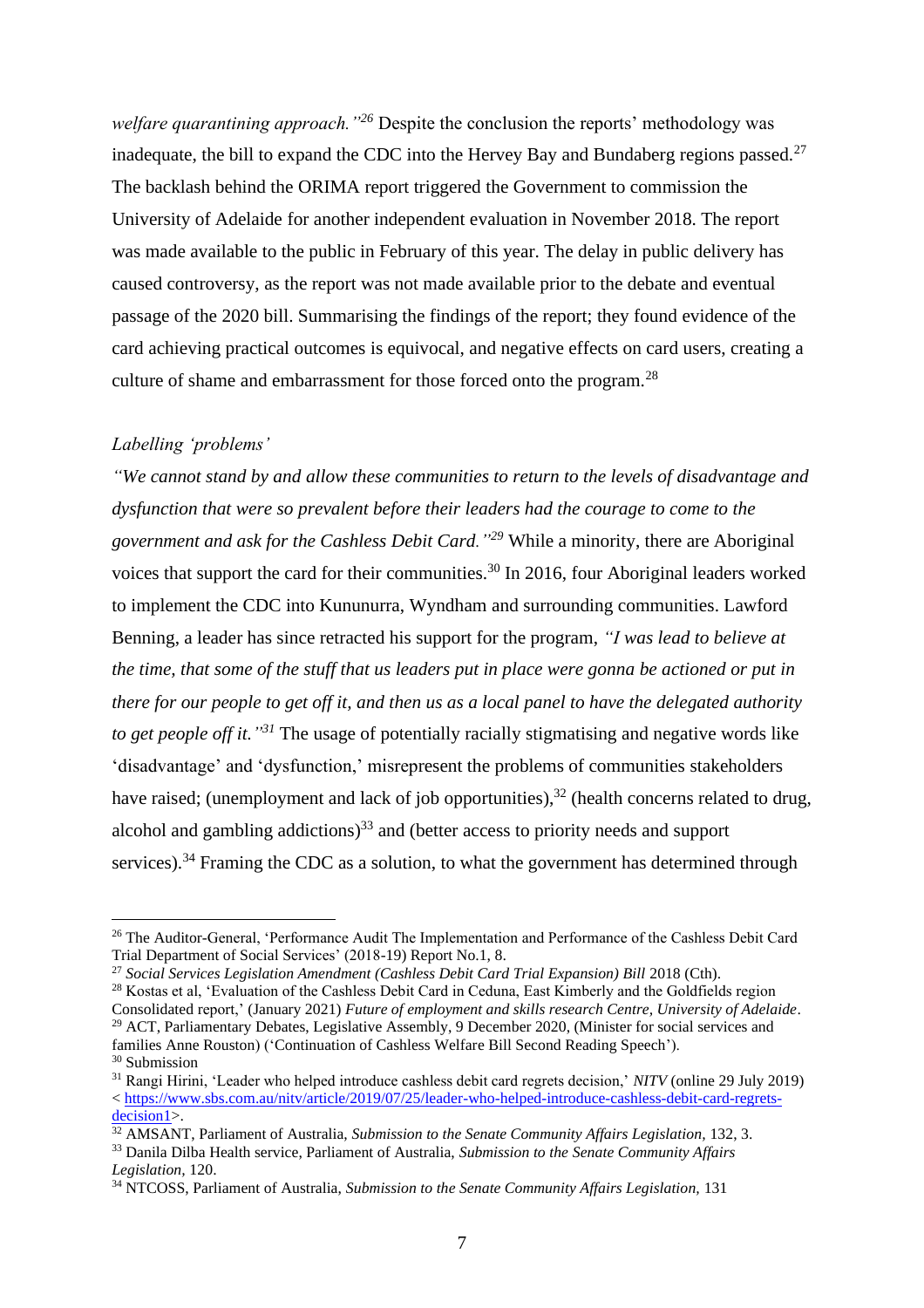their discourse runs the risk of not responding to existing needs. As explained by Carol Bacchi, "we see governments as responding to 'problems' that exist 'out there' in the community but rather 'problems' are 'created' or 'given shape' in the very policy proposals that are offered as 'responses'".<sup>35</sup>

### III PRACTICAL ISSUES

The CDC is still relatively new in the NT, the data does indicate that numbers have significantly risen in the most recent months.<sup>36</sup> Working groups in the NT are considering issues that will affect those opting into the card. To the core of the CDC legislation, the government must demonstrate there is a 'rational connection' between the restriction and the objective to be achieved.<sup>37</sup> It may be contested that some of the restrictions exceed the bounds of the stated objectives. As Indue claims legal ownership of the quarantined amount of income, they also control where an individual can spend the money. The purchasing of second-hand goods on websites like Ebay and allbids are banned, Dick Smith, Kogan and Redballoon are also blocked merchants.<sup>38</sup> The rationale behind blocking those merchants is not linear, considering second-hand purchasing can be a cheaper means of attaining goods.

#### *Daily living with the Card*

#### *a) Humanitarian crisis*

To use key aspects of the card, (rent payments and Bpay transfers) a phone or device that connects to internet banking applications is essential. 10% of the NT population is without internet service or mobile  $access<sup>39</sup>$  and amongst Aboriginal people, phones can be a shared tool. A program that requires a high level of telecommunication capability places an unfair burden on the user, especially when support services to assist are ill equipped or nonexistent.<sup>40</sup> If areas experience dropouts in internet connection, which will occur during intense weather periods, their capacity to access essential items like food and medicines will be threatened.

*b) Cultural negligence* 

<sup>35</sup> Ibid. 48.

<sup>36</sup> Department of Social Services, 'Cashless Debit Card Data Summary' < https://data.gov.au/dataset/ds-dgae5a6ca38-b17c-4e65-af70-84e7759a0ffa/details?q=>.

<sup>37</sup> LCA, Parliament of Australia, *Submission to the Senate Community Affairs Legislation*

<sup>&</sup>lt;sup>38</sup>Indue, 'Where can I shop?'< [https://cdc.indue.com.au/cardholder/where-can-i-shop/>](https://cdc.indue.com.au/cardholder/where-can-i-shop/). <sup>39</sup> NTCOSS, 'Cost of Living Report No 30' (12 July 2021)

<sup>40</sup> Ben Wyatt, 'They haven't the remotest idea' *The Australian* (Online 12 November 2019) < https://www.theaustralian.com.au/commentary/they-havent-the-remotest-idea/newsstory/5fc1d9252180416c14356a126042883a>.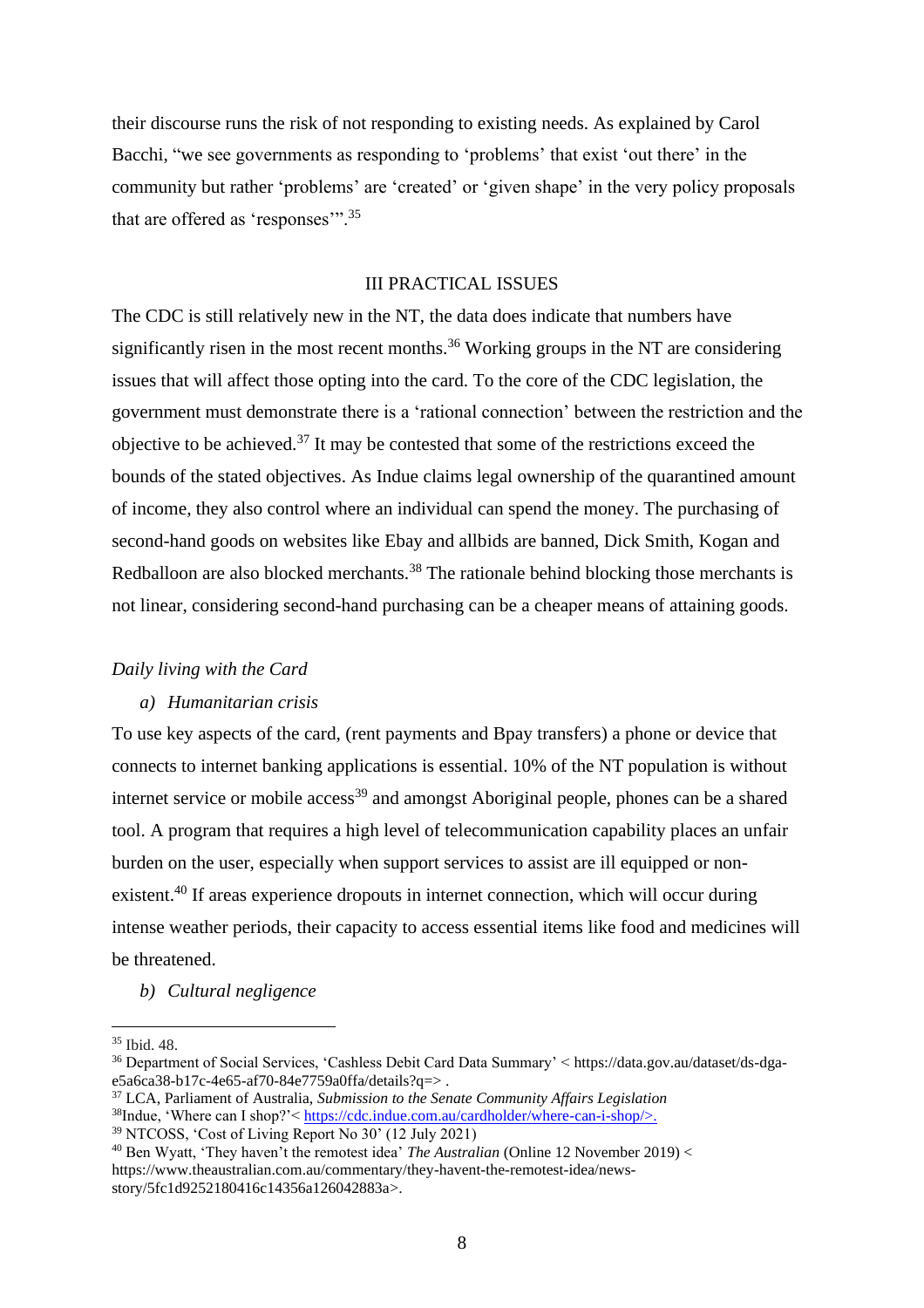As users of the CDC are legally bound by the terms and conditions of the Indue card, this can contradict family and community obligations, as well as the perception of material possessions in Aboriginal Law.<sup>41</sup> 'No joint access,<sup>142</sup> was arguably devised to prevent humbugging<sup>43</sup> or financial abuse, the reality being that Aboriginal people engage in a sharing economy,<sup>44</sup> so paternalistic controls are not culturally informed do not allow individuals to make their own financial decisions.

#### *c) Women*

Unfortunately, the government has not released CDC data that is gendered, there has been no attempts to disaggregate, determining how many female, male and non-binary individuals are on the program is impossible. Anecdotal evidence from researchers like Eva Cox has found, "negative consequences for female participants, that are typically responsible for shopping and managing household budgets and who reported increased feelings of powerlessness and stress whilst on the card".<sup>45</sup> The CDC is banned at several hotels and Inns,<sup>46</sup> and this carries grave concerns for women who may be attempting to flee domestic and family violence situations who may need quick crisis accommodation.

#### *Exiting the program*

The process to exit as outlined in The *Social Security (Administration) Act* places the onus on the participant to display that being on the card would pose 'a serious risk to their emotional, physical or mental well-being' and apply for a 'wellbeing exemption' or that the participant can demonstrate 'responsible management of their affairs (including financial affairs)'.<sup>47</sup>

*a) 'Wellbeing exemption'*

In order to obtain a wellbeing exemption, the individual must contact Services Australia or the CDC hotline. The wellbeing exemption can be revoked at any time, and the participant will be placed back on the CDC.

<sup>41</sup> NT Legal aid commission submission.

<sup>&</sup>lt;sup>42</sup> Indue, 'Cashless Debit Card Account Conditions of use' (PDF) < [https://www.cdc.indue.com.au/wp](https://www.cdc.indue.com.au/wp-content/uploads/2020/06/cou.pdf.pdf)[content/uploads/2020/06/cou.pdf.pdf>](https://www.cdc.indue.com.au/wp-content/uploads/2020/06/cou.pdf.pdf).

<sup>&</sup>lt;sup>43</sup> "Humbugging" is an Aboriginal term used in the Kimberley to describe when someone demands money that belongs to someone else with no intention of repaying it.

[<sup>&</sup>lt;https://static1.squarespace.com/static/56aae0e04d088e4dfa68396f/t/5fd2cb14a3ffdf15f0988a97/16076502297](https://static1.squarespace.com/static/56aae0e04d088e4dfa68396f/t/5fd2cb14a3ffdf15f0988a97/1607650229752/No+More+Humbug+final+report.pdf) [52/No+More+Humbug+final+report.pdf](https://static1.squarespace.com/static/56aae0e04d088e4dfa68396f/t/5fd2cb14a3ffdf15f0988a97/1607650229752/No+More+Humbug+final+report.pdf) >.

<sup>44</sup> Megan Weier, Kylie Dolan, Abigail Powell, Kristy Muir, Amanda Young**,** 'Money stories: Financial resilience among Aboriginal and Torres Strait Islander Australians,' (2019), *centre for Social Impact, 9.* 

<sup>45</sup> Eva Maria Cox, 'Conditionality and Control: Its implications for groups on welfare and some particular issues for Indigenous people and women,' (2020) *Social Alternatives*, vol. 39, no. 1, 58.

<sup>46</sup> Indue, 'Where can I shop?'.

 $47$  The Act, ss124PHA, 124PHB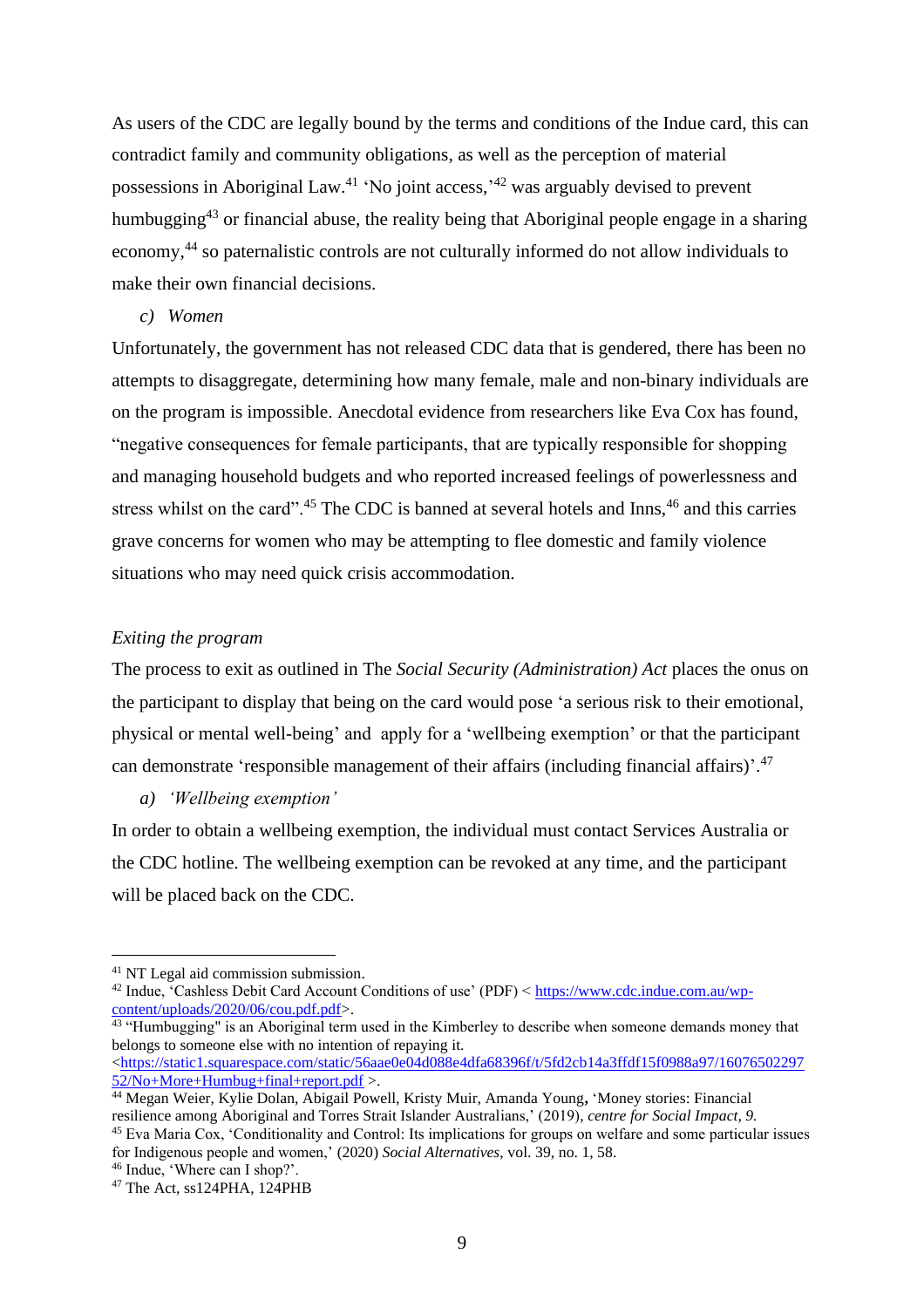# b) *'reasonable management of affairs'*

The legislative criteria as outline in the Act is used to determine whether a person can responsibly manage their affairs, <sup>48</sup> the DSS has interpreted this to create their own assessment criteria. For example;

| S124PHB(3) |                                                         | <b>Factors may be considered</b>                                                                                   |  |
|------------|---------------------------------------------------------|--------------------------------------------------------------------------------------------------------------------|--|
|            | the interest of any children<br>you are responsible for | school attendance reporting for the last 4 terms of<br>schooling                                                   |  |
|            |                                                         |                                                                                                                    |  |
|            | your risks of homelessness                              | Public housing information, such as eviction notices<br>and public housing debts                                   |  |
|            |                                                         | If you have experienced any period of homelessness in<br>the last 12 months                                        |  |
|            |                                                         | If you have experienced any evictions or rental arrears<br>in the last 12 months                                   |  |
|            |                                                         | If you are staying in temporary accommodation, such as<br>temporarily staying with family or friends in a boarding |  |
|            |                                                         | house                                                                                                              |  |

The NT has a homelessness rate twelve times the national rate, and the homeless population is 88% Aboriginal.<sup>49</sup> Under the criteria, it would appear that Long Grass form of living in Darwin experienced by nearly 1,000 people each night<sup>50</sup> would be considered as part of the risks. Needing to explain non-traditional living arrangement on a bureaucratic form will negatively affect individuals, who for an intersecting number of reasons may not have a permanent living arrangement. It may be argued that being on the CDC could reduce homelessness, but this idea may feed into a narrative that views permeant housing as a marker of success. The stringent terms and conditions and measures of the card may deteriorate an individual's financial management and feelings of security and self-worth.

<sup>48</sup> The Act s124PHB(3).

<sup>49</sup> Northern Territory Government, submission to the *House of Representatives Standing Committee on Social Policy and Legal Affairs Inquiry into Homelessness in Australia (17 March 2020)* 62.

<sup>50</sup> [Benedict Scambary,](https://www.semanticscholar.org/author/Benedict-Scambary/104869688) 'No vacancies at the Starlight Motel': Larrakia identity and the native title claims process' (2007) Larrakiya and the 'long grassers' < [http://press](http://press-files.anu.edu.au/downloads/press/p64921/pdf/ch0831.pdf)[files.anu.edu.au/downloads/press/p64921/pdf/ch0831.pdf>](http://press-files.anu.edu.au/downloads/press/p64921/pdf/ch0831.pdf)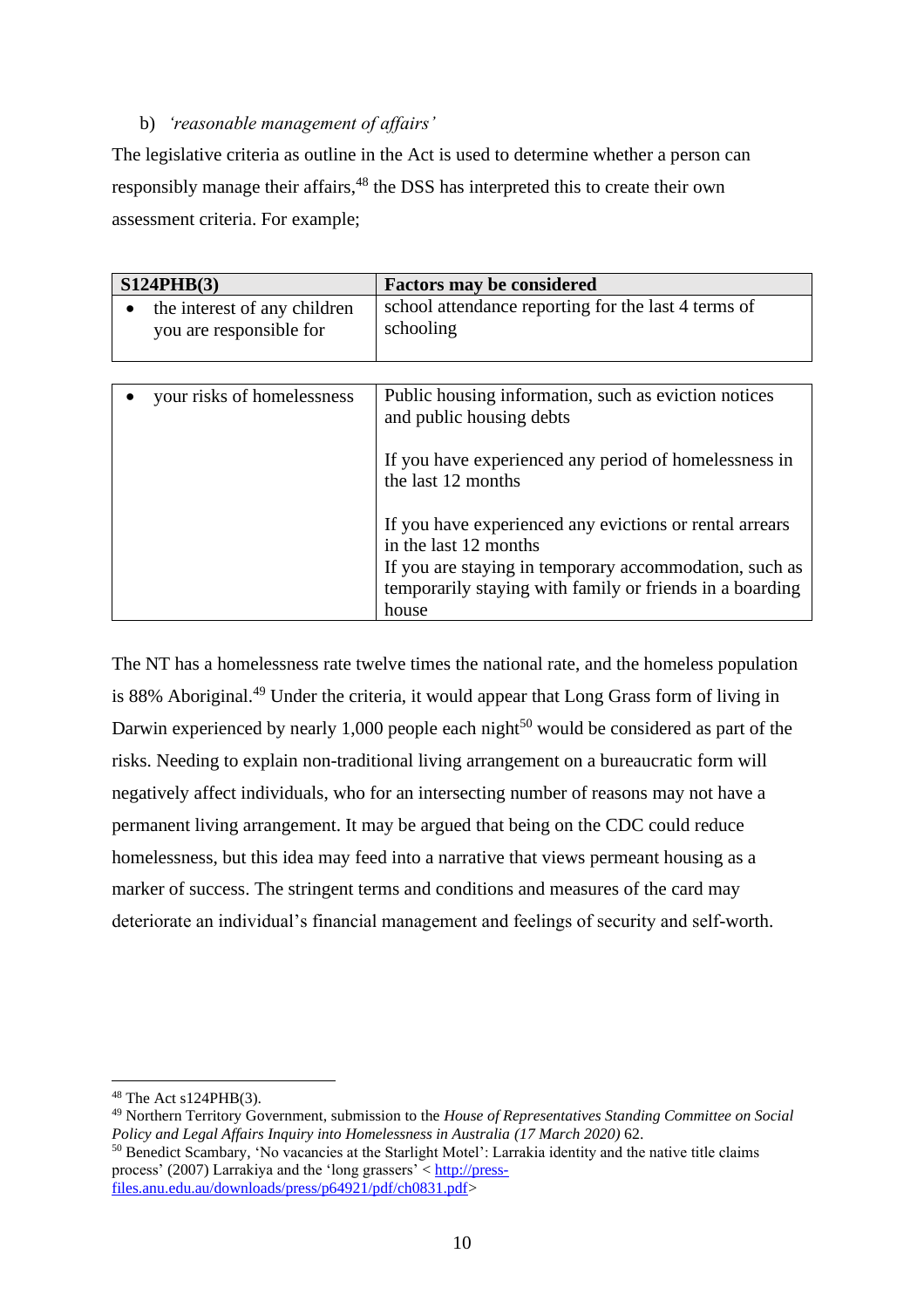#### IV RACE & AUSTRALIAN LAWS

Historically, race coexists within a range of political agendas, the law has played its part in cementing this within the structure of Australian society.<sup>51</sup> While *Mabo<sup>52</sup>* repealed the 'terra nullius' myth, the underlying indoctrination has not been adequately addressed in law.

CRT looks to the constructed nature of race and class as it examines the hierarchies that have created racially drawn injustices.<sup>53</sup> The theory, "questions the very foundation of the liberal order, including equality theory, legal reasoning, and neutral principles of constitution law,"<sup>54</sup> to understand why certain laws have been created, accordingly it can also be used to work towards dismantling forms of oppression.<sup>55</sup> Despite being facially neutral, the CDC program targets Aboriginal people, who already operate on a differing level of advantage.<sup>56</sup> Social security data as of December 2020, shows 53% of Indigenous Australians were receiving some form of income support payment, almost twice the proportion of other Australians receiving some form of support (27%). Overall, Indigenous Australians made up 5.3% of all income support recipients, yet they represent just  $2.8\%$  of the Australian population.<sup>57</sup> Most racial discrimination occurs covertly,<sup>58</sup> and while the CDC program commenced in areas with high numbers of First Nations peoples, the program has the potential to expand to all areas of Australia, raising the more insidious notion that first nations people were used to trial a new social security system.

#### *The Constitution*

A race-based legal and social system in Australia,<sup>59</sup> allows for the creation of Commonwealth programs like the CDC, which openly discriminates against welfare and Aboriginal welfare

<sup>&</sup>lt;sup>51</sup> ANU Experience, 'Alice Tay Lecture on Law and Human Rights: The paradox of race in Australian legal thought: making the invisible visible' by Professor Aileen Moreton-Robinson' (YouTube 29 September 2021) < [https://www.youtube.com/watch?v=frZb1mu2rnY&ab\\_channel=ANUExperience>](https://www.youtube.com/watch?v=frZb1mu2rnY&ab_channel=ANUExperience).

<sup>52</sup> Mabo v Queensland (1992) 175 CLR 1, 9

<sup>53</sup> Shelly Bielefeld and Fleur Beaupert, 'Income Management and Intersectionality: Analysing Compulsory Income Management through the Lenses of Critical Race Theory and Disability Studies ('Discrit')'

<sup>54</sup> Delgado, R., & Stefancic, J, 'Critical race theory: An introduction.' (2001), *New York University press*, 3.

<sup>55</sup> Rudolph Alexander Jr, 'Critical Race Theory and Racialized Law: an Application of an African American Full Professor's Federal Case Involving Race Discrimination at a Predominately White University,' (June 2012), *Journal of African American Studies,* Vol. 16, No. 2. 347.

<sup>56</sup> Australian institute of Health and Welfare, 'Indigenous income and finance' < [https://www.aihw.gov.au/reports/australias-welfare/indigenous-income-and-finance>](https://www.aihw.gov.au/reports/australias-welfare/indigenous-income-and-finance) <sup>57</sup> Ibid.

<sup>58</sup> Rudolph Alexander Jr, 'Critical Race Theory and Racialized Law: an Application of an African American Full Professor's Federal Case Involving Race Discrimination at a Predominately White University, 346. <sup>59</sup> Graham Nicholson, 'A racist constitution for a nation: a nation of racists? (2000) *Alternative Law Journal*, 211, 25.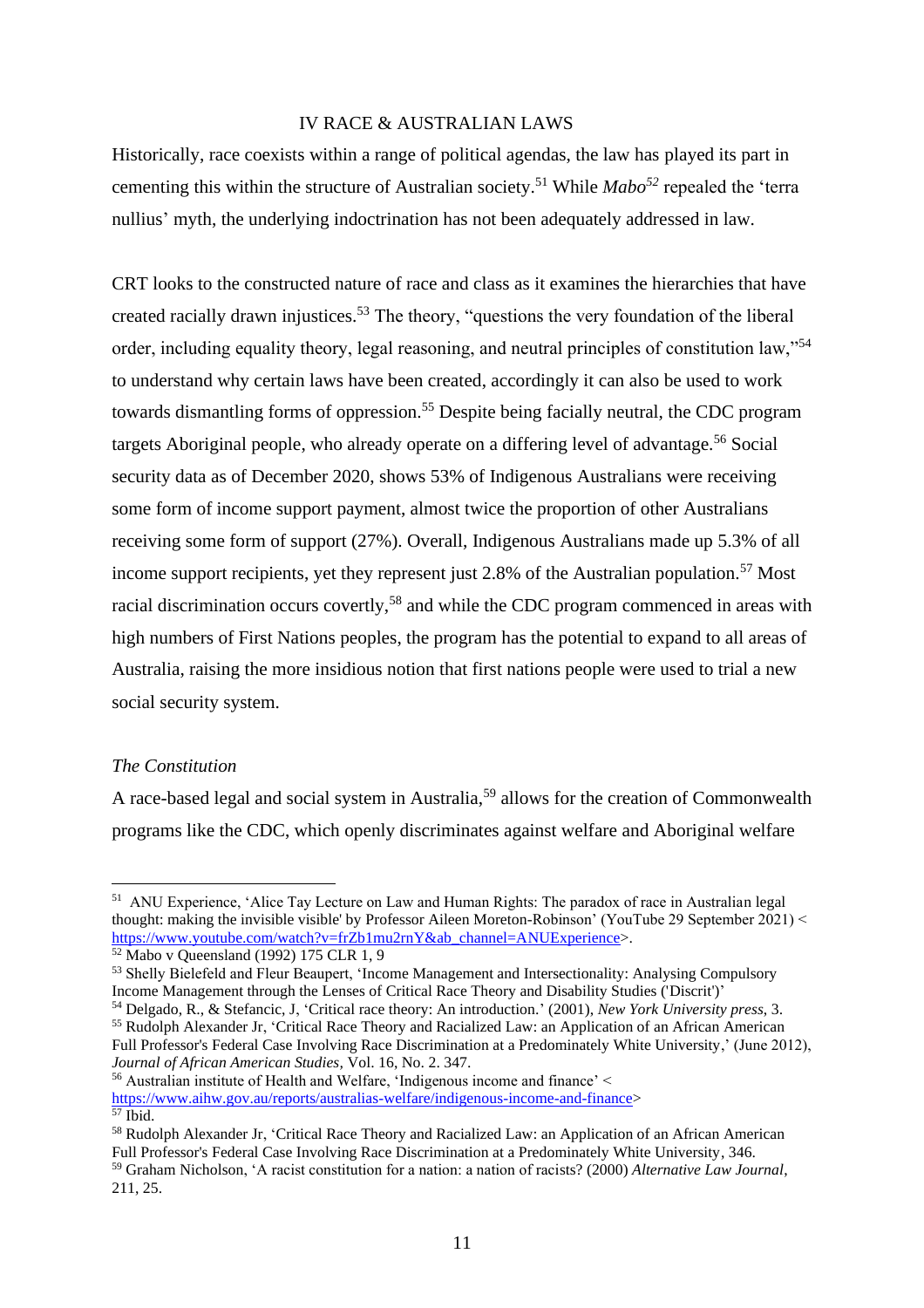recipients. As race does not have a provision in legal doctrine, we must look to the High Court's ratio which understands race as biological or genetically based.<sup>60</sup> This paper understands race as a category that has been used to biologically distinguish people. Until the power behind this categorisation is addressed, the categorisation will benefit some and discriminate against others whilst simultaneously entrenching and normalising these views into the social landscape. Our constitution allows for the Australian parliament to discriminate negatively on the basis of race, this was referenced through the suspensions of the *Racial Discrimination Act, <sup>61</sup>* most relevantly in its suspension after the Intervention.

#### *Foundational Intervention*

The Constitution should contain a new power for 'Aboriginal and Torres Strait Islander peoples' and an overarching freedom from racial discrimination. <sup>62</sup> In Canada, work has been done to mitigate discrimination experienced by their Indigenous communities. There is an Aboriginal rights provision in section 35(1) of the *Constitution Act 1982* which provides that "existing aboriginal and treaty rights of the aboriginal peoples of Canada are hereby recognized and affirmed" and Section 35(2) defines aboriginal peoples.<sup>63</sup> Implementing a positive description of race and rights, places an obligation on the State to uphold the constitutionally recognised rights and demarcates the notion into Canadian society.<sup>64</sup> As Aboriginal offenders are disproportionately represented in the criminal justice system,<sup>65</sup> the Bugmy principles<sup>66</sup> present as an opportunity to decide the relevance of an Aboriginal offender's background of profound social deprivation at sentencing. As Aboriginal people are disproportionately represented in social security, and in the CDC, if Bugmy-like considerations are introduced in administrative processes like exit applications and exemptions, there could be a more racially informed determination for those wanting to exit the program.

<sup>60</sup> Brennan J, *Commonwealth v Tasmania (1983) 158 CLR 1, Mabo v Queensland (no2) (1992) 175 CLR 1, 70.*  <sup>61</sup> Shelly Bielefeld, 'Government mythology on income management, alcohol, addiction and Indigenous communities,'(2018) *Critical Social Policy*, 38(4):750.

<sup>62</sup> George Williams, 'Race and The Australian Constitution' (2013) *Australasian Parliamentary Review,* Vol. 28(1), 12.

<sup>63</sup> Colleen Shepard, 'Constitutional Recognition of Diversity in Canada' (2006) *Vermont Law Review,* Vol 30, 472.

<sup>64</sup> Ibid. 464.

<sup>65</sup> Australian Government LRC, 'Over Representation' (Online 9 January 2018) < [https://www.alrc.gov.au/publication/pathways-to-justice-inquiry-into-the-incarceration-rate-of-aboriginal-and](https://www.alrc.gov.au/publication/pathways-to-justice-inquiry-into-the-incarceration-rate-of-aboriginal-and-torres-strait-islander-peoples-alrc-report-133/3-incidence/over-representation/)[torres-strait-islander-peoples-alrc-report-133/3-incidence/over-representation/>](https://www.alrc.gov.au/publication/pathways-to-justice-inquiry-into-the-incarceration-rate-of-aboriginal-and-torres-strait-islander-peoples-alrc-report-133/3-incidence/over-representation/). <sup>66</sup> *Bugmy v R (2013) 302 ALR 192.*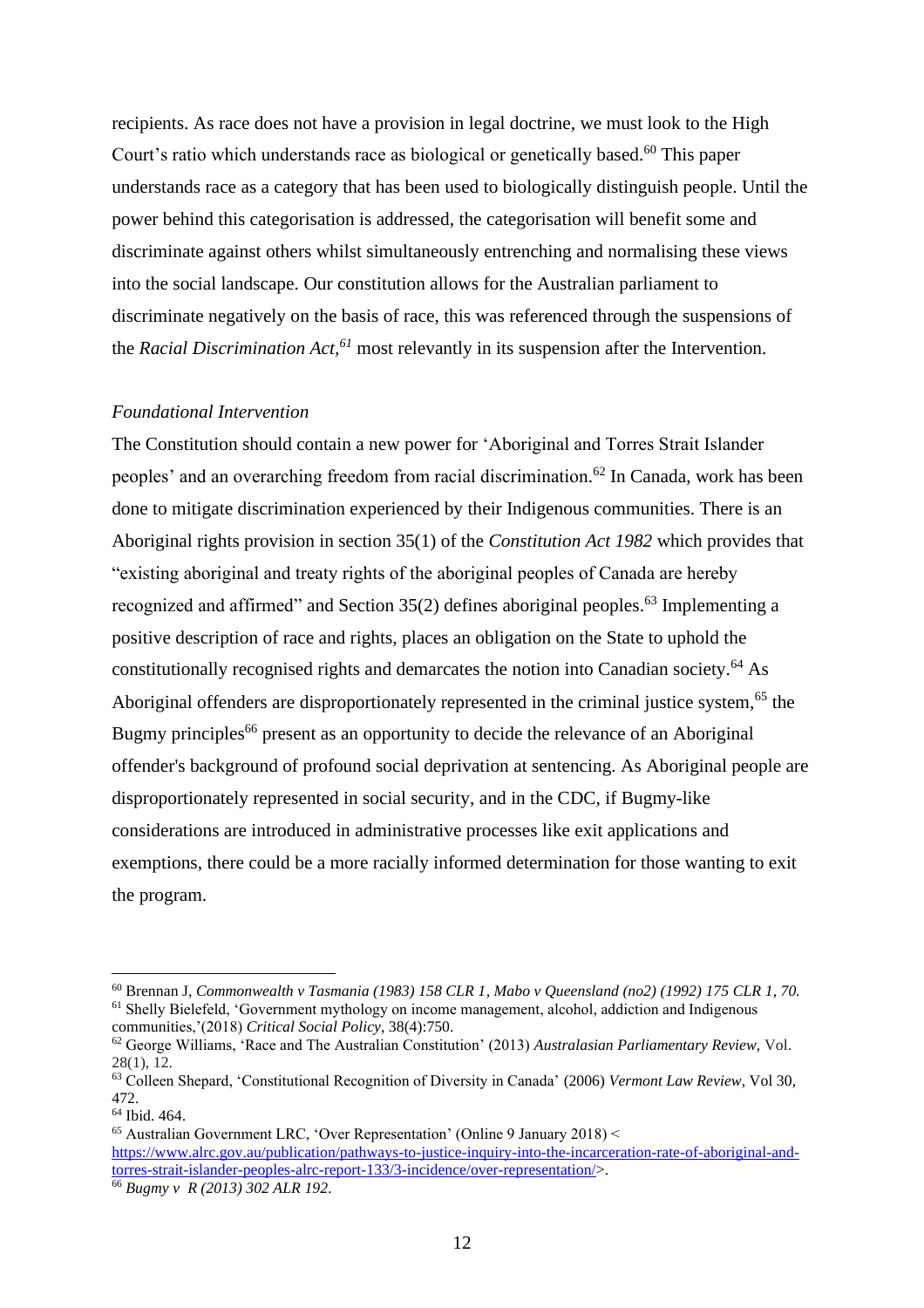## **CONCLUSION**

Social security is considered a success and by others as shameful.<sup>67</sup> The CDC policy specifically targets and segregates vulnerable individuals, ultimately ignoring intersecting issues affecting those who access social security payments. The NT carries unique complexities that have not been adequately considered, as a result the 'one size fits all approach'<sup>68</sup> will have implications on the daily lives of those at the core of the program. Legal interventions towards the program must consider the systemic issues at play and actively work to acknowledge and redress.

<sup>67</sup> Emma Mitchell and Eve Vincent, 'The Shame of Welfare? Lived Experiences of Welfare and Culturally Inflected Experiences of Shame' (2021) 41 *Emotion, space and society*.

<sup>68</sup> NTLAC, Parliament of Australia, *Submission to the Senate Community Affairs Legislation,* 126.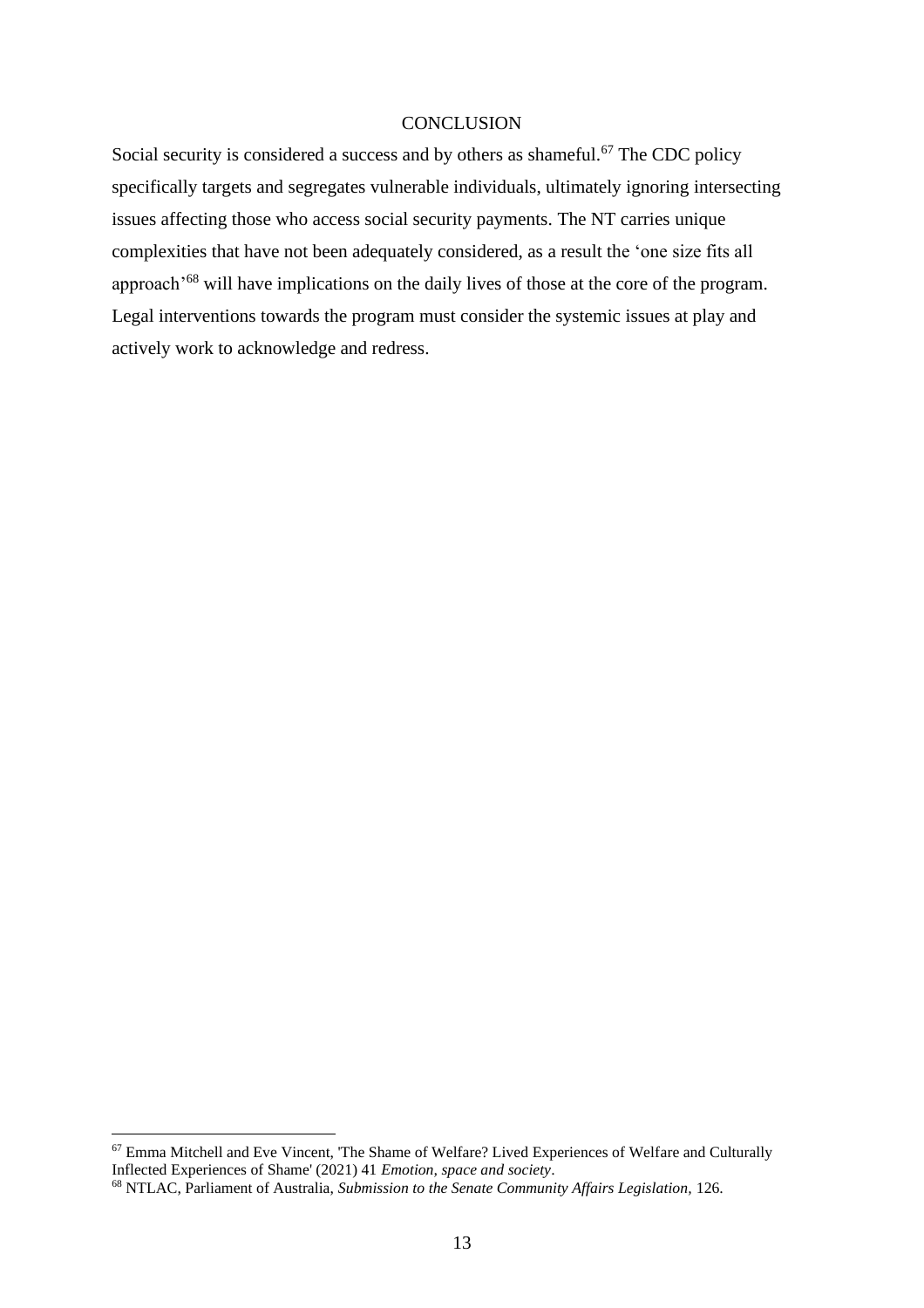# BIBLIOGRAPHY

## *A Articles/Books/Reports*

Alexander Rudolph Jr, 'Critical Race Theory and Racialized Law: an Application of an African American Full Professor's Federal Case Involving Race Discrimination at a Predominately White University,' (June 2012), *Journal of African American Studies,* Vol. 16, No. 2.

The Auditor-General, 'Performance Audit The Implementation and Performance of the Cashless Debit Card Trial Department of Social Services' (2018-19) Report No.1

Bielefeld Shelly and Beaupert Fleur, 'Income Management and Intersectionality: Analysing Compulsory Income Management through the Lenses of Critical Race Theory and Disability Studies ('Discrit')' (2019) *Sydney Law Review* 14; 41(3) Sydney Law Review 327

Bielefeld Shelly, 'Government mythology on income management, alcohol, addiction and Indigenous communities,'(2018) *Critical Social Policy*, 38(4):

Bray Rob, 'Income management evaluations – what do we know? Placing the findings of the evaluation of new income management in the Northern Territory in context'(2016) *CAEPR*, Working Paper No. 111

Cox Eva Maria, 'Conditionality and Control: Its implications for groups on welfare and some particular issues for Indigenous people and women,' (2020) *Social Alternatives*, vol. 39, no. 1

Delgado, R., & Stefancic, J, 'Critical race theory: An introduction.' (2001), *New York University press*

Gray M, Hand K & Katz, 'Evaluating New Income Management in the Northern Territory: final evaluation report' (2014) *Social Policy Research Centre*, UNSW Australia

KLS, 'No more Humbug!! Reducing Aboriginal financial elder abuse in the Kimberly (December 2020) *Kimberly Legal Service* 

Kostas et al, 'Evaluation of the Cashless Debit Card in Ceduna, East Kimberly and the Goldfields region Consolidated report,' (January 2021) *Future of employment and skills research Centre, University of Adelaide*.

Mitchell Emma and Vincent Eve , 'The Shame of Welfare? Lived Experiences of Welfare and Culturally Inflected Experiences of Shame' (2021) 41 *Emotion, space and society*.

Nicholson, Graham, 'A racist constitution for a nation: a nation of racists? (2000) *Alternative Law Journal*, 211

NTCOSS, 'Cost of Living Report No 30' (12 July 2021)

Scambary Benedict 'No vacancies at the Starlight Motel': Larrakia identity and the native title claims process' (2007) Larrakiya and the 'long grassers'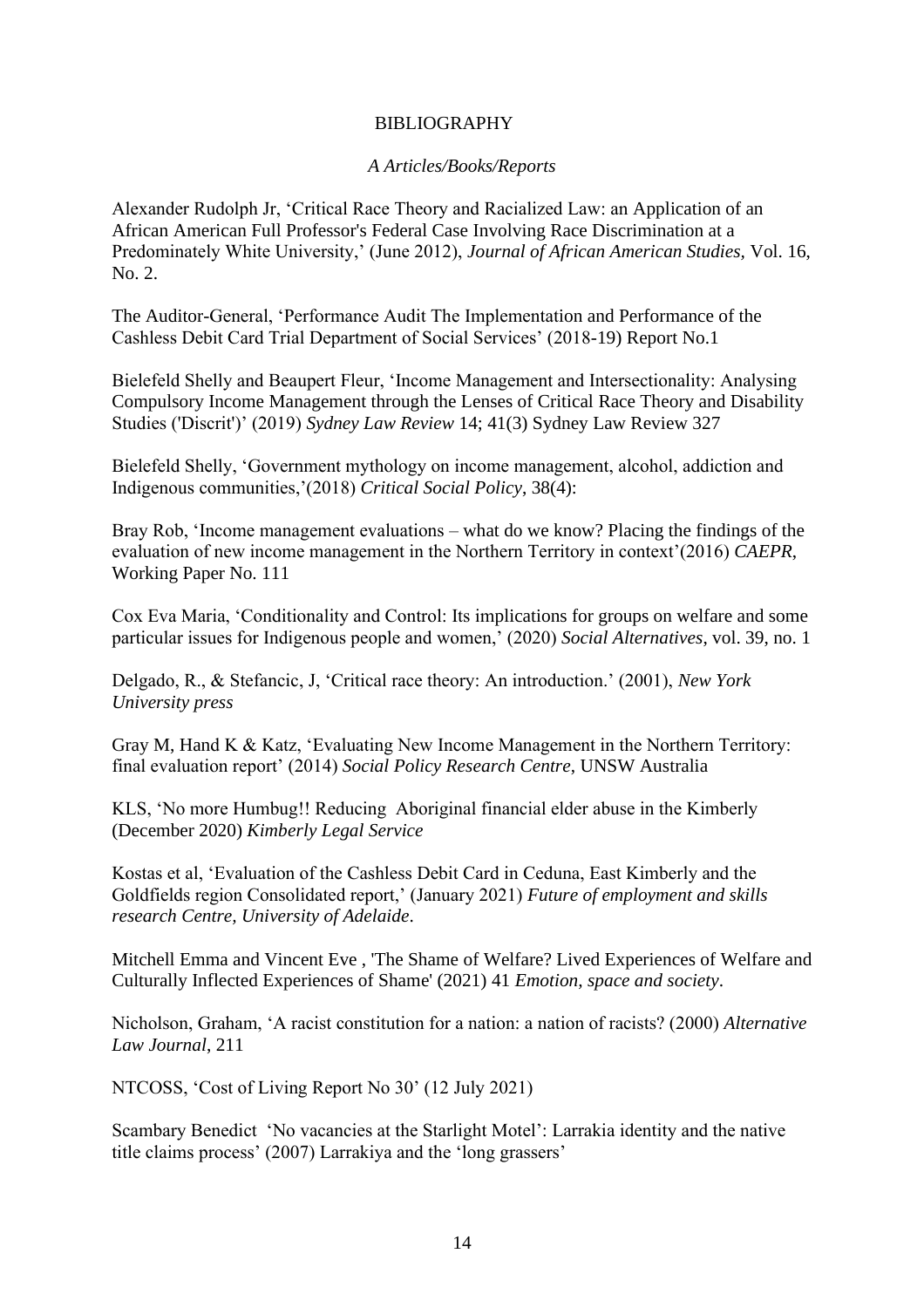Shepard Colleen, 'Constitutional Recognition of Diversity in Canada' (2006) *Vermont Law Review,* Vol 30

Thompson Lester, DC Duthie, 'Cultural Awareness, Sensitivity and safety: refocussing social work interventions in Indigenous Affairs' (2017) *Journal of Australian Indigenous Issues,* 4

Weier Megan et al, 'Money stories: Financial resilience among Aboriginal and Torres Strait Islander Australians,' (2019), *centre for Social Impact*

Williams George, 'Race and The Australian Constitution' (2013) *Australasian Parliamentary Review,* Vol. 28(1)

*B Cases*

*Bugmy v R (2013) 302 ALR 192*

*Commonwealth v Tasmania (1983) 158 CLR 1*

*Mabo v Queensland (1992) 175 CLR 1* 

*Mabo v Queensland (no2) (1992) 175 CLR 1*

## *C Legislation*

[Families, Community Services and Indigenous Affairs and Other Legislation Amendment](http://www.austlii.edu.au/au/legis/cth/num_act/fcsaiaaolatneraoma20071428/)  [\(Northern Territory National Emergency Response and Other Measures\) Act 2007](http://www.austlii.edu.au/au/legis/cth/num_act/fcsaiaaolatneraoma20071428/) (Cth)

[Northern Territory National Emergency Response Act 2007](http://www.austlii.edu.au/au/legis/cth/num_act/ntnera2007531/) (Cth)

[Social Security and Other Legislation Amendment \(Welfare Payment Reform\) Act](http://www.austlii.edu.au/au/legis/cth/num_act/ssaolapra2007674/)  [2007](http://www.austlii.edu.au/au/legis/cth/num_act/ssaolapra2007674/) (Cth)

the Social Security (Administration) Amendment (Continuation of Cashless Welfare) Bill 2020

Social Services Legislation Amendment (Cashless Debit Card Trial Expansion) Bill 2018 (Cth)

Social Security (Administration) Act 1999 (Cth)

# *D other*

ACT, *Parliamentary Debates,* Senate, 9 December 2020 (former Senator Rachel Siewert) ('*Social Security (Administration) Amendment (Continuation of Cashless Welfare) Bill 2020'*)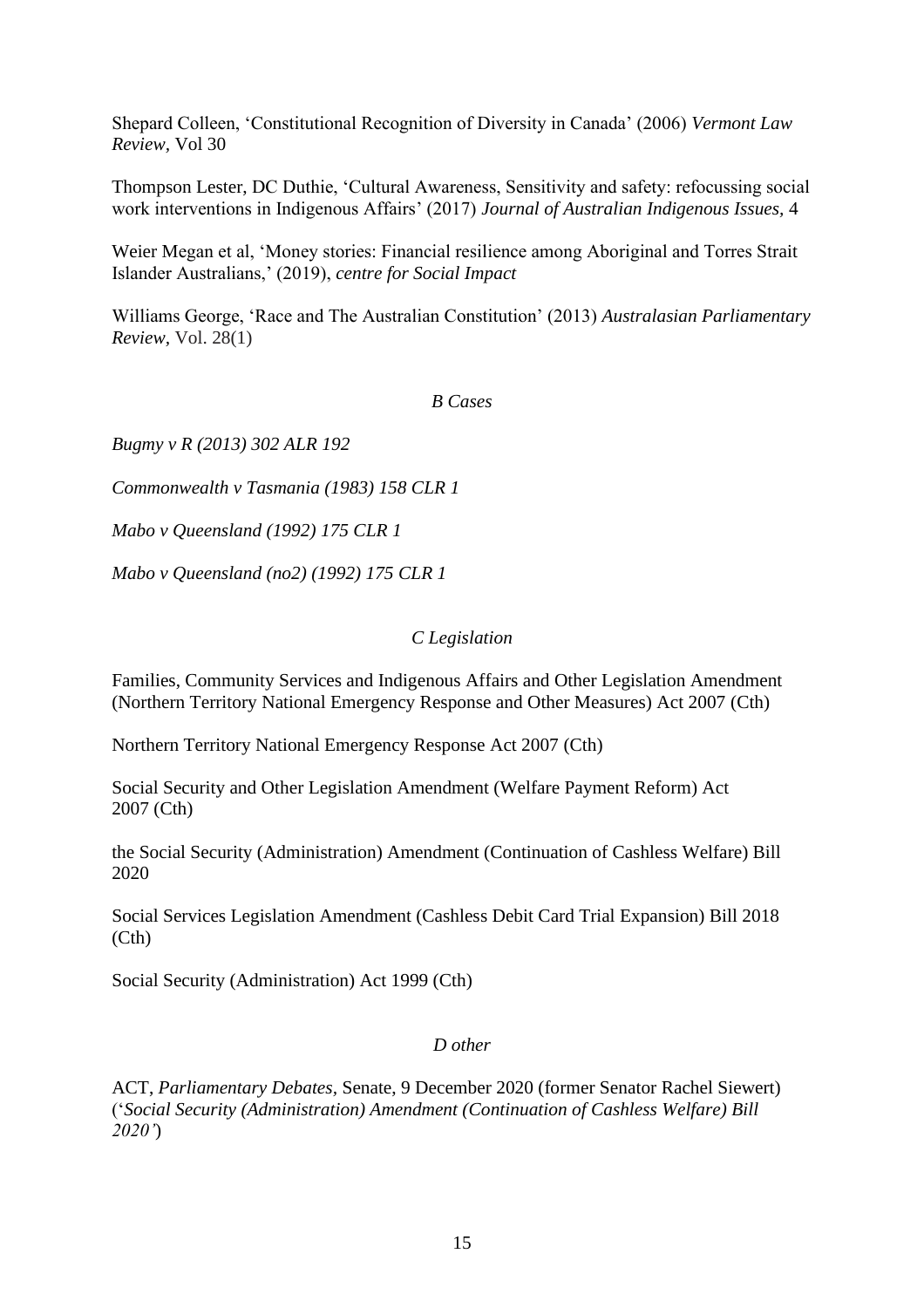Australian Government Law Review Council, 'Over Representation' (Online 9 January 2018) < [https://www.alrc.gov.au/publication/pathways-to-justice-inquiry-into-the-incarceration](https://www.alrc.gov.au/publication/pathways-to-justice-inquiry-into-the-incarceration-rate-of-aboriginal-and-torres-strait-islander-peoples-alrc-report-133/3-incidence/over-representation/)[rate-of-aboriginal-and-torres-strait-islander-peoples-alrc-report-133/3-incidence/over](https://www.alrc.gov.au/publication/pathways-to-justice-inquiry-into-the-incarceration-rate-of-aboriginal-and-torres-strait-islander-peoples-alrc-report-133/3-incidence/over-representation/)[representation/>](https://www.alrc.gov.au/publication/pathways-to-justice-inquiry-into-the-incarceration-rate-of-aboriginal-and-torres-strait-islander-peoples-alrc-report-133/3-incidence/over-representation/).

AMSANT, Parliament of Australia, *Submission to the Senate Committee: Inquiry into the Social Security (Administration) Amendment (Continuation of Cashless Welfare) Bill 2020* 

ANU Experience, 'Alice Tay Lecture on Law and Human Rights: The paradox of race in Australian legal thought: making the invisible visible' by Professor Aileen Moreton-Robinson' (YouTube 29 September 2021) < [https://www.youtube.com/watch?v=frZb1mu2rnY&ab\\_channel=ANUExperience>](https://www.youtube.com/watch?v=frZb1mu2rnY&ab_channel=ANUExperience)

Australian institute of Health and Welfare, 'Indigenous income and finance' < [https://www.aihw.gov.au/reports/australias-welfare/indigenous-income-and-finance>](https://www.aihw.gov.au/reports/australias-welfare/indigenous-income-and-finance)

Chan Gabreille, 'Tony Abbott: welfare card will help lift Indigenous people 'by their bootstraps',' *The Guardian*, (online 23 August 2015) < [https://www.theguardian.com/australia-news/2015/aug/23/tony-abbott-welfare-card-will](https://www.theguardian.com/australia-news/2015/aug/23/tony-abbott-welfare-card-will-help-lift-indigenous-people-by-their-bootstraps)[help-lift-indigenous-people-by-their-bootstraps>](https://www.theguardian.com/australia-news/2015/aug/23/tony-abbott-welfare-card-will-help-lift-indigenous-people-by-their-bootstraps)

Danila Dilba Health service, Parliament of Australia, *Submission to the Senate Committee: Inquiry into the Social Security (Administration) Amendment (Continuation of Cashless Welfare) Bill 2020* 

Department of Social Services, 'Cashless Debit Card Evaluation'< [https://www.dss.gov.au/families-and-children-programs-services-welfare-reform-cashless](https://www.dss.gov.au/families-and-children-programs-services-welfare-reform-cashless-debit-card/cashless-debit-card-evaluation)[debit-card/cashless-debit-card-evaluation>](https://www.dss.gov.au/families-and-children-programs-services-welfare-reform-cashless-debit-card/cashless-debit-card-evaluation)

Department of Social Services, 'Cashless Debit Card Trial - Evaluation Framework Summary' (PDF)

[<https://www.dss.gov.au/sites/default/files/documents/12\\_2017/cashless\\_debit\\_card\\_trial\\_](https://www.dss.gov.au/sites/default/files/documents/12_2017/cashless_debit_card_trial_-_evaluation_framework_summary_-_accessible.pdf) evaluation framework summary - accessible.pdf>.

Department of Social Services, 'National Disability Insurance Scheme' < [https://www.dss.gov.au/disability-and-carers/programmes-services/for-people-with](https://www.dss.gov.au/disability-and-carers/programmes-services/for-people-with-disability/national-disability-insurance-scheme)[disability/national-disability-insurance-scheme>](https://www.dss.gov.au/disability-and-carers/programmes-services/for-people-with-disability/national-disability-insurance-scheme),

Economic Justice Australia (EJA), 'Cashless Debit Card (CDC) Extended Rollout 2021 Briefing Paper' (PDF 31 March 2021) 11

Explanatory Memorandum, Social Security (Administration) Amendment (Continuation of Cashless Welfare) Bill 2020 (Cth)

Hirini Rangri, 'Leader who helped introduce cashless debit card regrets decision,' *NITV* (online 29 July 2019) < [https://www.sbs.com.au/nitv/article/2019/07/25/leader-who-helped](https://www.sbs.com.au/nitv/article/2019/07/25/leader-who-helped-introduce-cashless-debit-card-regrets-decision1)[introduce-cashless-debit-card-regrets-decision1>](https://www.sbs.com.au/nitv/article/2019/07/25/leader-who-helped-introduce-cashless-debit-card-regrets-decision1).